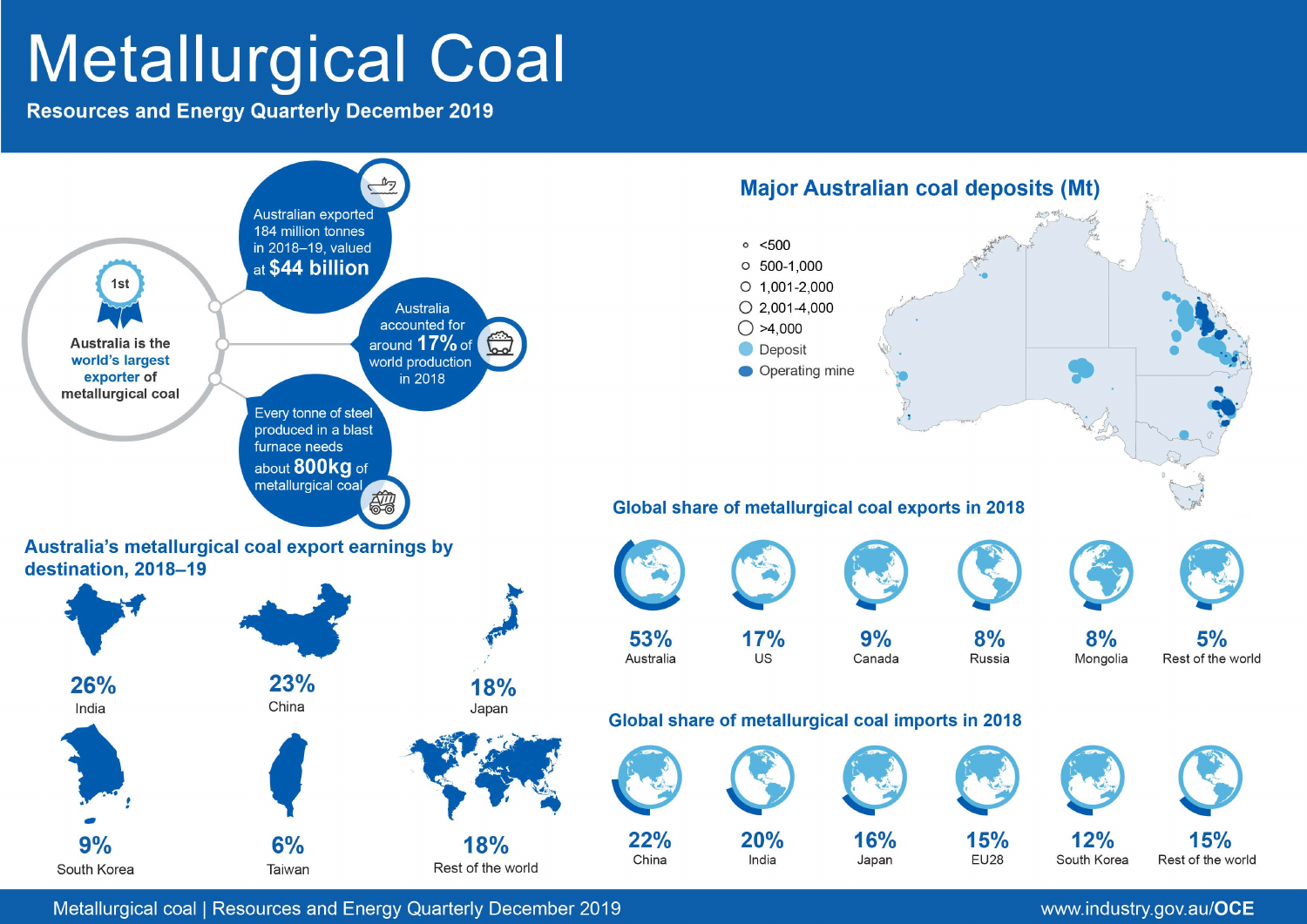## **5.1 Summary**

- The December quarter has seen a further fall in the premium Australian hard coking coal (HCC) spot price, a decline that commenced in the second half of 2018. Rising supply and soft demand is expected to see the price trade in a US\$120–170 a tonne range over the outlook period.
- Australia's export volumes are forecast to grow from 184 million tonnes in 2018–19 to 197 million tonnes by 2020–21, reflecting production growth from restarts and new capacity in Queensland's Bowen Basin.
- Australia's metallurgical coal export earnings reached a new record of \$44 billion in 2018–19. However, low prices are expected to drive a reduction in export earnings, to \$35 billion in 2019–20 and 2020–21.

## **5.2 Prices**

## The premium Australian HCC spot price has hit a three year low

The premium Australian HCC spot price declined noticeably over the December quarter, hitting a 38-month low of US\$134 a tonne in early November (Figure 5.1). At an estimated average of US\$140 a tonne in the December quarter, the price was around 10 per cent lower than the September quarter, and more than a third lower year-on-year.

#### **Figure 5.1: Australian premium HCC spot price, daily**



Source: Platts (2019); Department of Industry, Innovation and Science (2019)

In recent months, the price has declined more than previously anticipated, driven by a combination of factors. Demand growth has been relatively muted — against a background of deteriorating global economic conditions (see the *macroeconomic outlook* chapter) — and there has been weak ex-China steel output. While Chinese imports of metallurgical coal have been strong, the seaborne market has been anticipating action by Beijing to enforce an (unspecified) annual cap, declining steel margins in China and slowing ex-China demand. Indian steel demand has been weak, thanks to relatively sluggish steel production. In the meantime, supply has been growing from Australia, Canada and Mongolia.

#### The metallurgical coal price is forecast to level out

The outlook for Chinese imports remains subject to substantial uncertainty, with the extent of any economic slowdown, stimulatory macroeconomic policies and environmental and import measures representing key (opposing) risks. Chinese metallurgical coal imports are expected to be around 68 million tonnes in 2019, slightly higher than in 2018. Imports of that level in 2020 and 2021 would be likely to see seaborne metallurgical coal prices recover.

The seaborne market is forecast to see supply remain firm, as the low Australian dollar allows Australian producers to remain profitable, and as Canada steadily brings on new capacity. United States exports will remain under pressure at prices averaged in the December quarter: unless the US dollar undergoes a substantial decline against the currencies of Australia and Canada, high-cost US exporters will continue to cut back production and close mines. Given Australia's dominance of the seaborne market, weather, logistics and other disruptions in Queensland have the potential to drive intermittent spikes in the metallurgical coal price.

India is expected to be the key source of import growth, offsetting a gradual easing in demand from China. Strong demand from India and emerging Asia, in combination with high-cost supply exiting the market, is expected to help put a floor under prices.

Over the outlook period, the premium HCC spot price is expected to fall from an average of US\$181 a tonne in 2019 to US\$158 a tonne in 2021.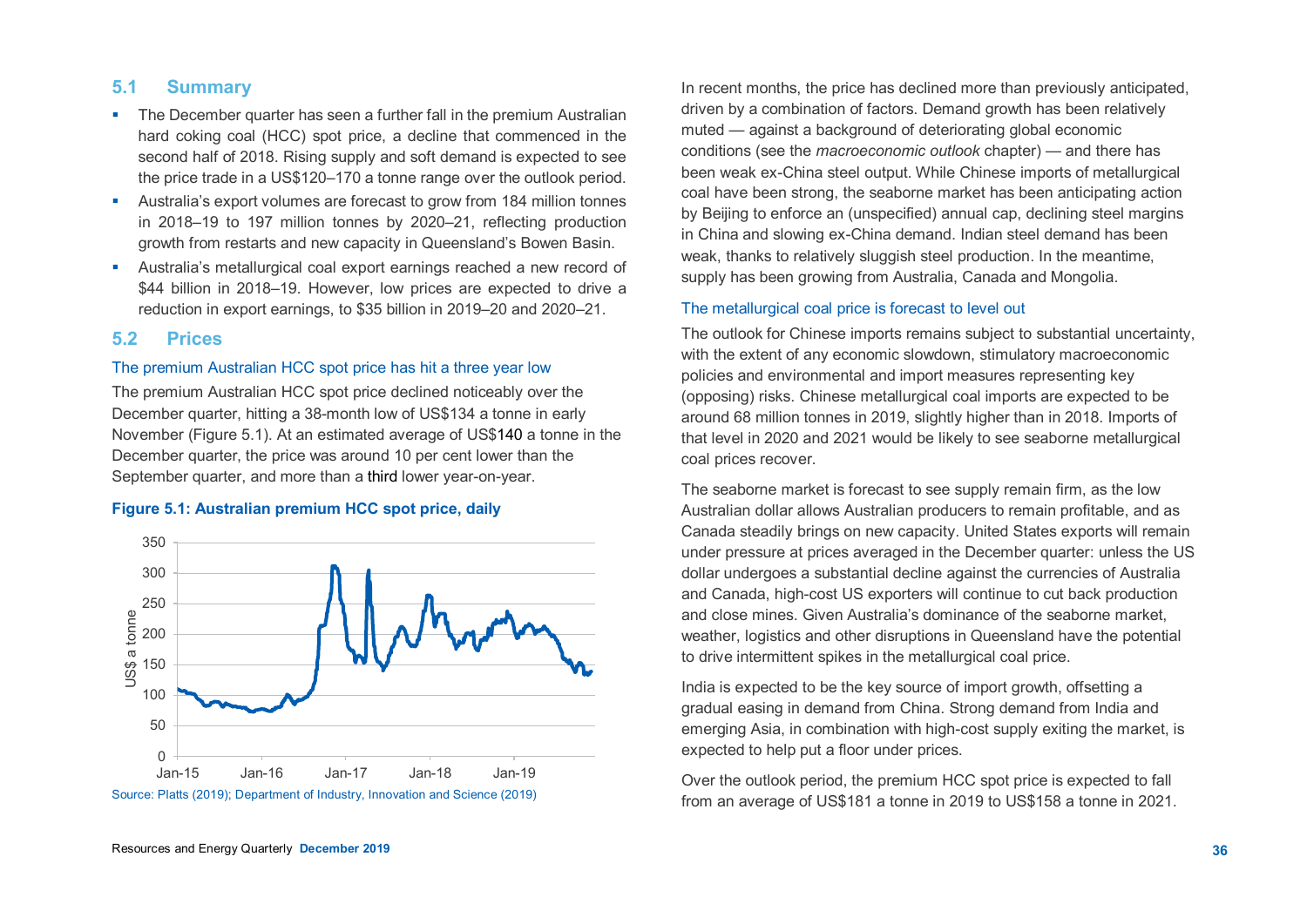## **5.3 World trade**

After three years of robust gains, growth in world metallurgical coal trade is expected to be relatively sluggish over the outlook period to 2021. The decisions of the Chinese Government will (continue to) have a significant impact on the market: Beijing's efforts to maintain economic growth through a series of measures including looser controls on the property market and higher infrastructure spending — will be offset by the impact of import and winter pollution restrictions. Recent low prices are expected to both boost demand and reduce supply from high-cost producers.

## **World imports**

Resilient steel production in China has not been sufficient to offset weaker ex-China seaborne demand for metallurgical coal in recent months. Demand is projected to be subdued or decline marginally among most major importers, including China, as world industrial production growth slows and possibly even contracts. European Union (EU) steel demand looks set to fall by 3 per cent in 2019. Underlying the bearish outlook is an ongoing slump in the manufacturing sector, weak steel exports, uncertainty around Brexit and the impact of trade tensions between the US and several of its major trading partners. India is expected to emerge as the key source of demand growth over the outlook period (Figure 5.2).

## China's metallurgical coal imports forecast to ease

With metallurgical coal imports in 2019 (Figure 5.3) already significantly higher on a year-on-year basis — up by 6.1 per cent on 2018 — the market is seeing a drop in imports as 2019 ends. Importers scrambled to land cargoes in August-September before Chinese ports reached their calendar 2019 quotas. Chinese demand for metallurgical coal has been driven by robust steel production, which grew by around 8 per cent yearon-year (see the *Steel* chapter).

The Chinese government has acknowledged a challenging external environment, due to the US-China trade tensions. The resolution of those tensions — in part or in full — would likely see a rebound in economic activity but an offsetting fall in government stimulus efforts.

## **Figure 5.2: Metallurgical coal imports**



2017 2018 2019s 2020f 2021f

Notes: **s** Estimate **f** Forecast

Source: IHS (2019); Department of Industry, Innovation and Science (2019)

#### **Figure 5.3: China's metallurgical coal imports**



■Mongolia ■Australia ■Russia ■Canada ■United States ■Rest of world

Source: Bloomberg (2019) National Bureau of Statistics of China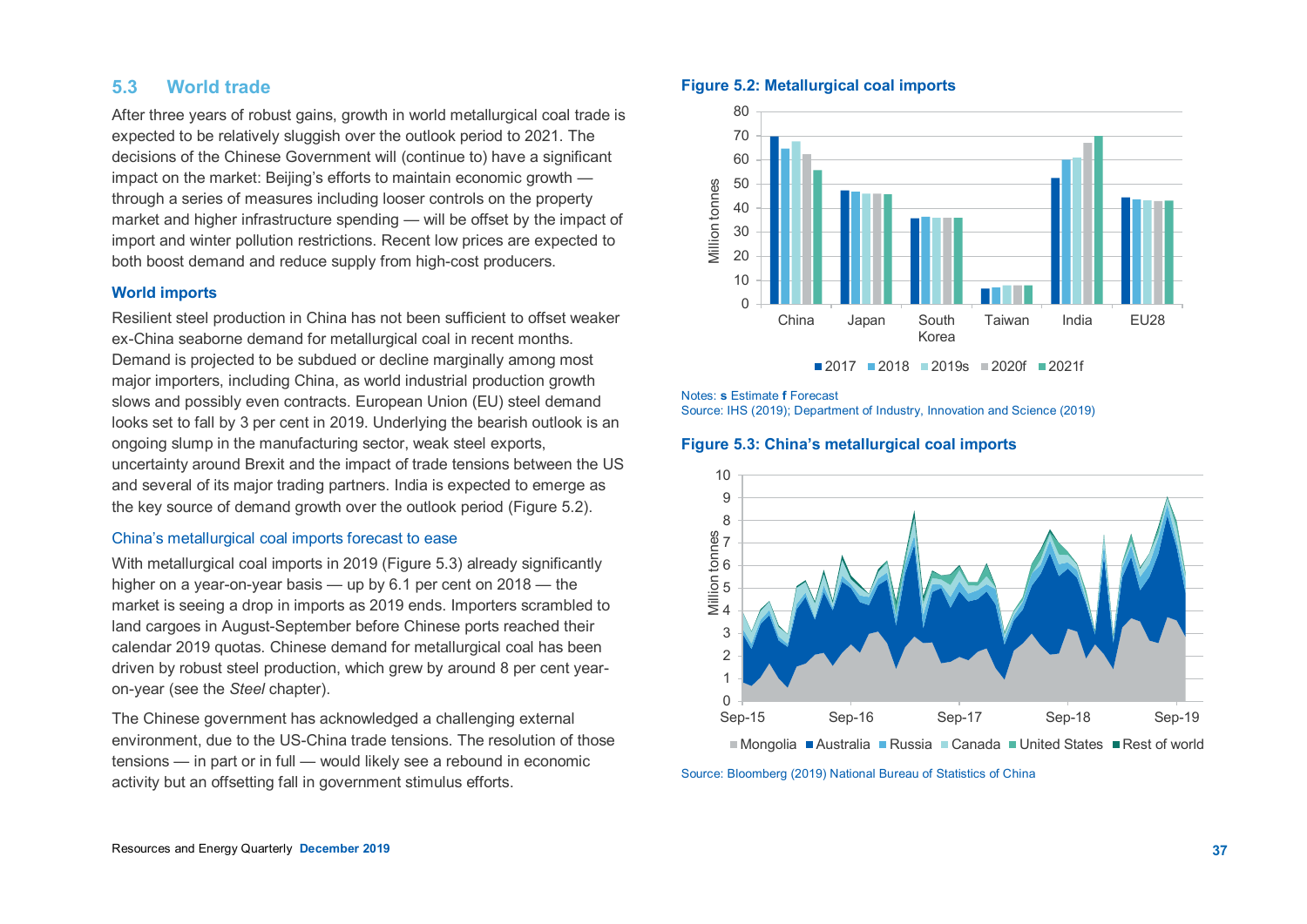In the face of fallout from the US-China trade tensions, the Chinese government appears less intent on enforcing winter production curbs on metal producing operations (enforced in order to limit smog) which would have otherwise potentially lowered economic activity.

At current price levels, China's metallurgical coal producers will face significant competition from imports. Imports are forecast to fall back, as steel production eases in line with economic growth.

## India's metallurgical coal imports have swung around in 2019

India's metallurgical coal imports have remained at record levels in recent months, well above the 5 million tonne mark. Australia remains the supplier of an overwhelming majority of these imports, with the US and Canada well behind (Figure 5.4).

Government initiatives are underway to diversify the country's sources of metallurgical coal imports, and one such recent outreach resulted in an agreement to co-operate with Russia for the supply of coal for use in plants using the pulverised coal injection (PCI) method. The Indian government is planning heavy infrastructure spending, aiming to bring electricity and housing to all citizens and also build 60,000 kilometres of additional highways, dedicated freight corridors, 100 airports, double its port capacity and build metro networks in 50 cities.

Steel production is expected to grow to meet rising domestic consumption. However, the pace at which India's steel sector is able to expand remains uncertain, and presents a risk to the outlook. Slowing economic growth has been impacting on steel demand — and consequently metallurgical coal — however recent stimulatory monetary and fiscal measures are expected to underpin growth in 2020 and 2021.

India's metallurgical coal imports are forecast to grow at an average annual rate of 5.2 per cent over the outlook period, reaching 70 million tonnes in 2021. India is expected to overtake China as the world's largest importer of metallurgical coal next year, as the degree of China's selfsufficiency rises and India's import needs grow.





#### Japan and South Korea's imports forecast to remain subdued

Metallurgical coal imports into Japan fell by 2.1 per cent in the first ten months of 2019. Steel output — which fell by 3.1 per cent over the same period — has weakened, as motor vehicle sales/production weakens and construction activity for the 2020 Tokyo Olympics comes to an end.

South Korea's imports of metallurgical coal grew by 0.8 per cent year-onyear in the first nine months of 2019, consistent with trends in steel output (which grew by 0.6 per cent over the same period).

Metallurgical coal imports by both Japan and South Korea — the third and fourth largest importers, respectively — are forecast to remain subdued over the outlook period. Relatively slow global and domestic economic growth is expected to weigh on demand for steel products in both nations.

## Metallurgical coal imports forecast to rise in emerging economies

Metallurgical coal imports are forecast to grow in South East Asia, although from a low base. Several blast furnace steel plants are expected to come online over the outlook period — notably in Vietnam — supporting import demand for metallurgical coal.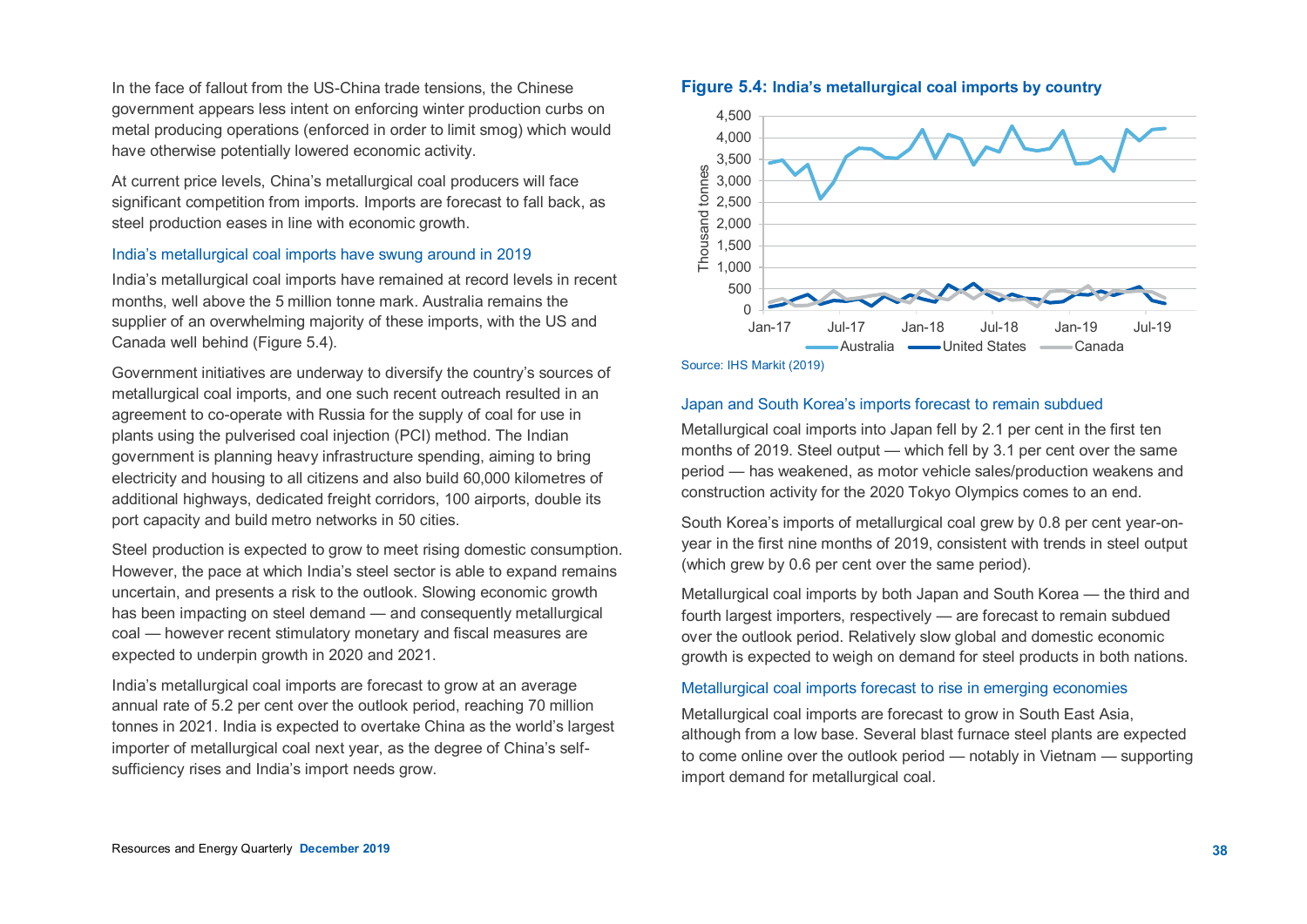#### **World exports**

Global metallurgical coal exports are forecast to show minor growth over the outlook period, as weak prices induce some production cuts. Australia is expected to lead the bulk of the additions to seaborne supply (see section 5.4) and to comfortably dominate the seaborne metallurgical coal market. Australia's market share is expected to account for 55 per cent of world exports in 2021, lower than 60 per cent — the share achieved in the pre-Cyclone Debbie period. Russia, Canada, Mozambique and Mongolia have all raised their exports and their market share in recent years.

## Exports from the United States forecast to remain under pressure

The US is the world's second largest exporter of metallurgical coal. Exports grew substantially between 2016 and 2018 — in line with higher prices, and to fill the supply gap created by the loss of Australian supply caused by Cyclone Debbie in 2017. However, US exports have declined significantly in 2019, driven by a halving in exports to China (Figure 5.5).

Some US producers have filed for bankruptcy protection as prices fall and profits disappear and even turn negative. Others are believed to be considering eliminating overtime and cutting operations to a five-day work week. US miners have relatively high costs and freight rates to Asian markets, and have the added handicap of a strong currency compared with Australia. A resolution of US-China trade tensions could see a modest recovery in Chinese imports of US metallurgical coal.

## Mongolia's metallurgical coal exports to China have surged

Mongolian metallurgical coal exports have risen by 28 per cent in 2019, and Mongolia has overtaken Canada as the world's third largest exporter. Mongolia is set to exceed Australia as the largest supplier to China in 2019. In November, Beijing ordered tighter controls on imports trucked in from Mongolia, slowing the flow sharply. Growth in Mongolia's metallurgical coal exports is thus likely to slow over the outlook period.

## New capacity expected to support Canada's export growth

Canada's metallurgical coal exports grew by 5.4 per cent year-on-year in the first nine months of 2019, driven by a sharp increase in shipments to

China, South Korea and India. India is seeking higher diversity of supply, after being caught out by weather-related disruptions to Australian supply in 2018. Canada's metallurgical coal exports are forecast to grow modestly over the outlook period, driven by new additions to capacity.

#### **Figure 5.5: Metallurgical coal exports**



Notes: **s** Estimate, **f** Forecast

Source: IHS (2019); Department of Industry, Innovation and Science (2019)

#### Exports from Russia have levelled out

After strong growth in 2018, Russia's exports of metallurgical coal have been flat in 2019. Stronger exports to Japan and China have been offset by weaker exports to South Korea. Russia is forecast to add another 4 million tonnes to seaborne supply in 2020 and 2021. Growth is expected to be driven by new capacity, rail and port expansions and a weak Ruble.

#### Mozambique's exports to grow, but headwinds remain

Mozambique currently has two exporting metallurgical coal mines: Vale's Moatize and Jindal Steel's Songa mines. Mozambique has faced a number of headwinds in growing its exports. Mozambique's metallurgical coal exports are forecast to rise modestly, as Moatize ramps up to full capacity, but the outlook is clouded by considerable risks, stemming from transport, quality and community opposition issues. Moatize's owners are aiming for annual production of 18 million tonnes in the medium term.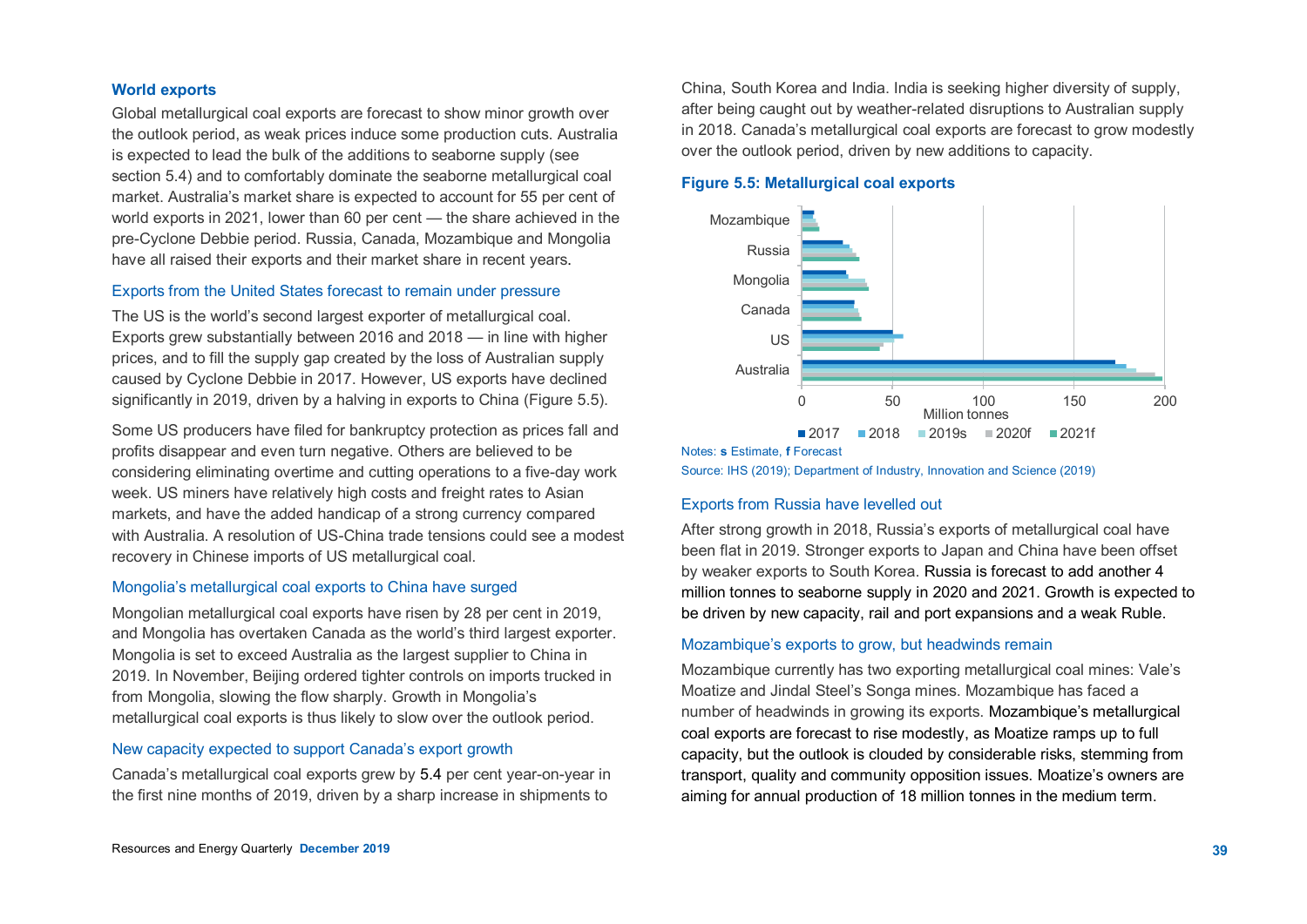## **5.4 Australia**

## Metallurgical coal export earnings set to decline from a record high

After a record year in 2018–19, Australia's metallurgical coal export earnings are set to decline noticeably over the outlook period (Figure 5.6). Significantly lower prices (than in 2018) over the outlook period will more than offset the impact of higher export volumes (Figure 5.7).

## Metallurgical coal export earnings estimated to have reached a record high

Relatively low prices are expected to drive the sharp fall in metallurgical coal export earnings in 2019–20 (Figure 5.6). Exports are forecast to be \$35.6 billion, and then remain largely flat in 2020–21. Export volumes are forecast to be 187 million tonnes in 2019–20, and rise to 197 million tonnes in 2020–21.

The forecast growth in Australia's metallurgical coal export volumes reflects restarts and ramp-ups at several mines. Supply has also been recovering from disruptions caused by weather, technical and transport issues. However, the pipeline of new projects is likely to thin out if prices defy expectations and fall substantially further from current levels.

Beyond the outlook period, Anglo American has approved the Aquila project at the Capcoal operations, which will replace the Grasstree underground mine. Anglo is also studying phase 2 at the Moranbah-Grosvenor operations. This will include de-bottlenecking and expansion of the coal handling and preparation plant, in order to increase capacity by 4-6 million tonnes per annum (30-40 per cent) from 2021.

## Revisions to the outlook

The forecasts for Australia's metallurgical coal export earnings have been revised down by \$1.7 billion in 2019–20 compared to the September 2019 *Resources and Energy Quarterly*. This reflects a downward revision to the forecast price in 2019 and 2020 — which has declined in the December quarter 2019 more rapidly than expected — more than offsetting the impact of a downward revision to the exchange rate. Forecast export earnings in 2020–21 are broadly unchanged.





Source: ABS (2019) International Trade, Australia 5368.0; Department of Industry, Innovation and Science (2019)





Notes: Price changes are based on export unit values.

Source: ABS (2019) International Trade, Australia 5368.0; Department of Industry, Innovation and Science (2019)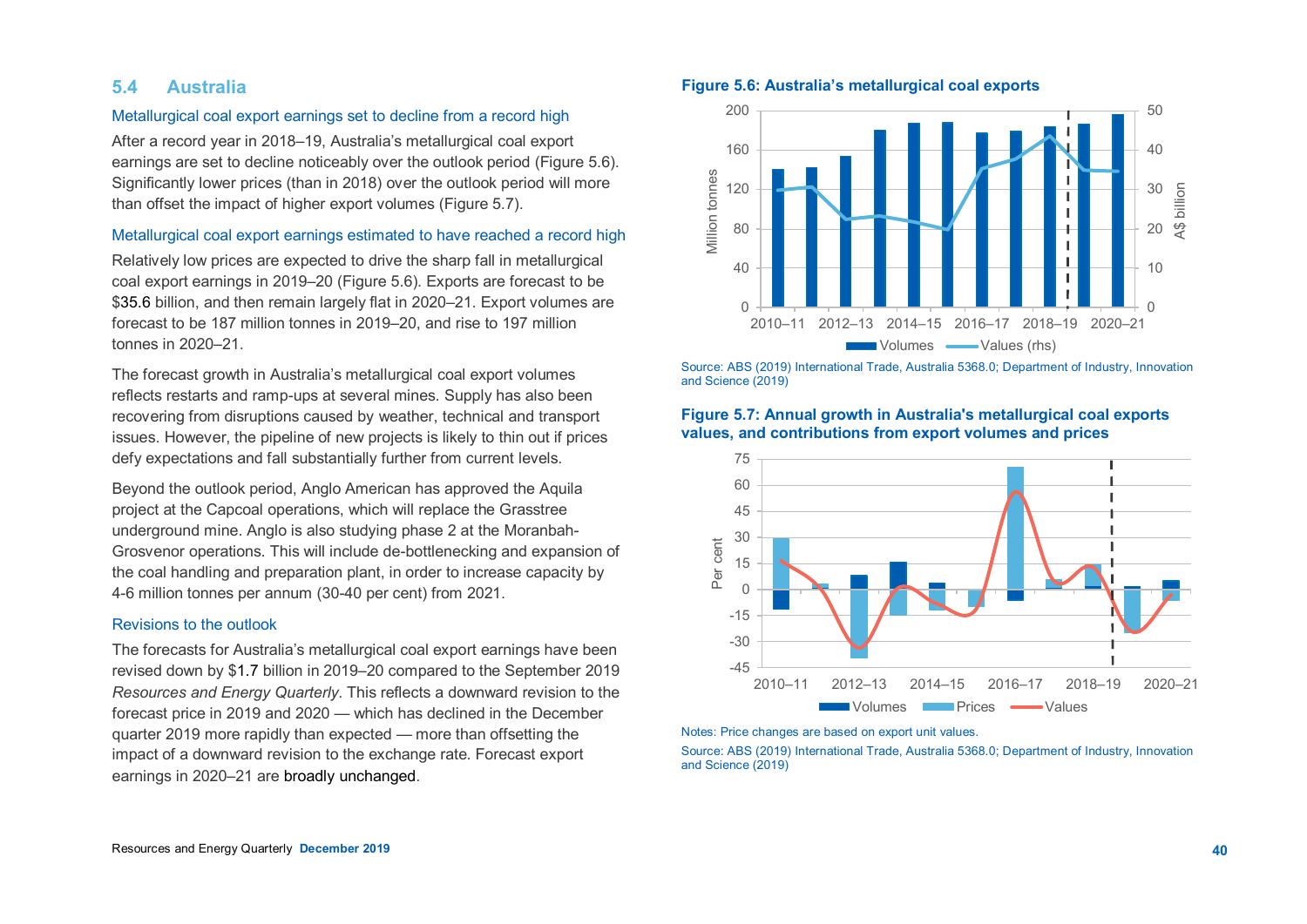# **Table 5.1: World trade in metallurgical coal**

|                                   |             |      |                   |                   |                   |                   | Annual percentage change |                     |  |
|-----------------------------------|-------------|------|-------------------|-------------------|-------------------|-------------------|--------------------------|---------------------|--|
|                                   | <b>Unit</b> | 2018 | 2019 <sup>s</sup> | 2020 <sup>f</sup> | 2021 <sup>f</sup> | 2019 <sup>s</sup> | 2020 <sup>f</sup>        | $2021$ <sup>f</sup> |  |
| World trade                       | Mt          | 337  | 347               | 355               | 358               | 3.2               | 2.1                      | 1.1                 |  |
| <b>Metallurgical coal imports</b> |             |      |                   |                   |                   |                   |                          |                     |  |
| China                             | Mt          | 65   | 68                | 62                | 56                | 4.5               | $-7.6$                   | $-10.8$             |  |
| India                             | Mt          | 60   | 61                | 67                | 70                | 1.4               | 9.8                      | 4.5                 |  |
| Japan                             | Mt          | 47   | 46                | 46                | 46                | $-1.5$            | 0.0                      | $-0.8$              |  |
| European Union 28                 | Mt          | 44   | 43                | 43                | 44                | $-0.9$            | $-0.9$                   | 2.5                 |  |
| South Korea                       | Mt          | 36   | 36                | 36                | 36                | $-1.3$            | 0.0                      | $0.0\,$             |  |
| <b>Metallurgical coal exports</b> |             |      |                   |                   |                   |                   |                          |                     |  |
| Australia                         | Mt          | 179  | 184               | 195               | 199               | 3.1               | 5.6                      | 2.1                 |  |
| <b>United States</b>              | Mt          | 56   | 51                | 45                | 43                | $-8.6$            | $-11.8$                  | $-4.4$              |  |
| Canada                            | Mt          | 29   | 31                | 32                | 33                | 7.2               | 3.2                      | 3.1                 |  |
| Russia                            | Mt          | 26   | 28                | 30                | 32                | 6.0               | 7.1                      | 6.7                 |  |
| Mongolia                          | Mt          | 26   | 35                | 36                | 37                | 36.2              | 2.9                      | 2.8                 |  |
| Mozambique                        | Mt          | 6    | $\,8\,$           | $\boldsymbol{9}$  | 10                | 28.2              | 11.1                     | 10.0                |  |

Notes: **e** Estimate. **f** Forecast

Source: IEA (2019) Coal Information; IHS (2019); Department of Industry, Innovation and Science (2019)